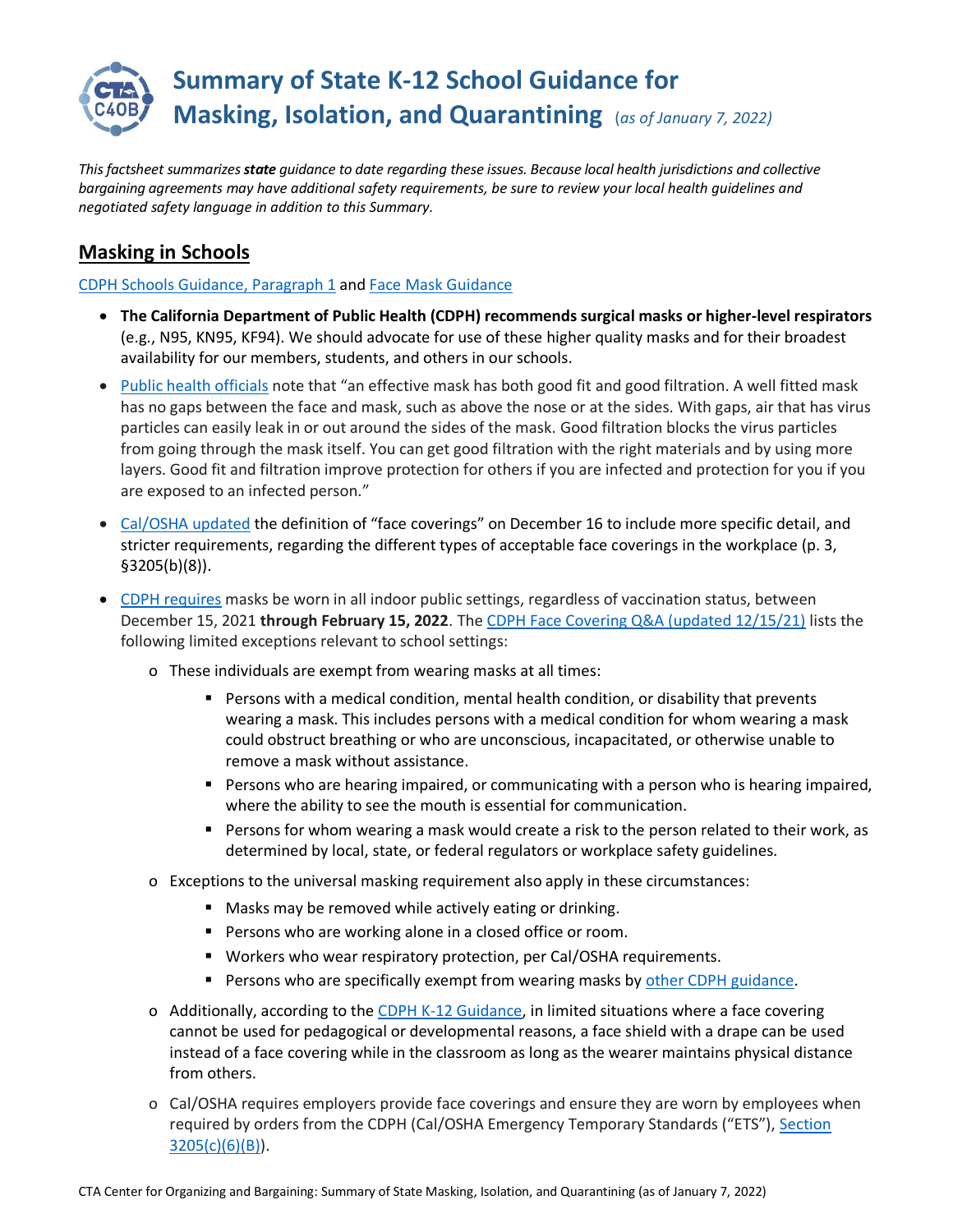

• The requirement that schools have procedures enforcing [mask requirements](https://www.cdph.ca.gov/Programs/CID/DCDC/Pages/COVID-19/Requirement-for-Universal-Masking-Indoors-at-K-12-Schools.aspx) has not changed: districts *must* have protocols for providing a face covering to any student who inadvertently fails to bring one to school. Procedures for enforcing mask requirements should include independent study for students who refuse to wear masks [\(CDPH K-12 Guidance, updated 11/24/21\)](https://www.cdph.ca.gov/Programs/CID/DCDC/Pages/COVID-19/K-12-Guidance-2021-22-School-Year.aspx).

### **All Positive COVID-19 Cases Must Isolate**

**Anyone who has contracted COVID-19, regardless of vaccination status, must stay home from school and isolate** per public [health guidelines.](https://www.cdph.ca.gov/Programs/CID/DCDC/Pages/COVID-19/Guidance-on-Isolation-and-Quarantine-for-COVID-19-Contact-Tracing.aspx)

- *Isolation* (not quarantine) is the term used when describing that a person has tested positive for COVID-19 and must stay home from school and away from others.
- Isolation is for *at least* five to ten days, depending on symptoms and a negative test result collected on Day 5 or later.
	- o Isolation can end after Day 5 if symptoms are not present or are resolving **and** a diagnostic specimen collected on Day 5 or later is negative (with an antigen test preferred).
	- o If unable to test or choosing not to test, and symptoms are not present or are resolving, isolation can end after Day 10.
	- o If fever is present, isolation should be continued until the fever resolves. If other symptoms are not resolving, one should continue to isolate until symptoms are resolving or until after Day 10.
	- o If isolation ends prior to Day 10 for any reason, individuals must continue to wear a well-fitting mask around others for a full 10 days, ideally through use of a surgical mask or respirator.
- NOTE: Anyone excluded from work due to a positive COVID-19 test continues to be entitled to exclusion pay under the Cal/OSHA ETS [\(Section 3205\(c\)\(9\)\(D\)\)](https://www.dir.ca.gov/title8/3205.html), as those Standards were recently extended from January 14 **through April 14, 2022**.

### **School Quarantine for Close Contacts Differs Depending on Many Factors**

*Quarantine* is the public health term used when describing the limitations in activities for a person who has been in close contact with someone who has COVID-19. *Close contact* is the term for an individual who has been within six feet of someone with COVID-19 for more than a cumulative total of 15 minutes over a 24-hour period.

*Staff Quarantine:* The [Cal/OSHA ETS](https://www.dir.ca.gov/oshsb/documents/Jun172021-COVID-19-Prevention-Emergency-apprvdtxt-Readoption.pdf) apply. However, by Executive Order N-84-20, the period and conditions of quarantine in the ETS are determined by CDPH Guidance [on Isolation and](https://www.cdph.ca.gov/Programs/CID/DCDC/Pages/COVID-19/Guidance-on-Isolation-and-Quarantine-for-COVID-19-Contact-Tracing.aspx) Quarantine, or any applicable local health orders, whichever is longer. Under these regulations, there are limitations on continuing to work, based on one's vaccination and booster status (see the following chart for details). Also, beginning on January 14, 2022, under the soon-to-be-readopted Cal/OSHA ETS, employers will have additional obligations related to masking and six feet of distancing upon an employee's return to work (for 14 days after their last exposure). More information will be forthcoming after the readoption of the Standards.

*Student Quarantine:* CDPH quarantine [guidelines for K-12 schools](https://www.cdph.ca.gov/Programs/CID/DCDC/Pages/COVID-19/K-12-Guidance-2021-22-School-Year.aspx) apply to those students who have had a close contact with a person who has tested positive for COVID-19. The quarantine path for students differs based on vaccination status, exposure location, masks, symptoms, and testing (see the following chart for details).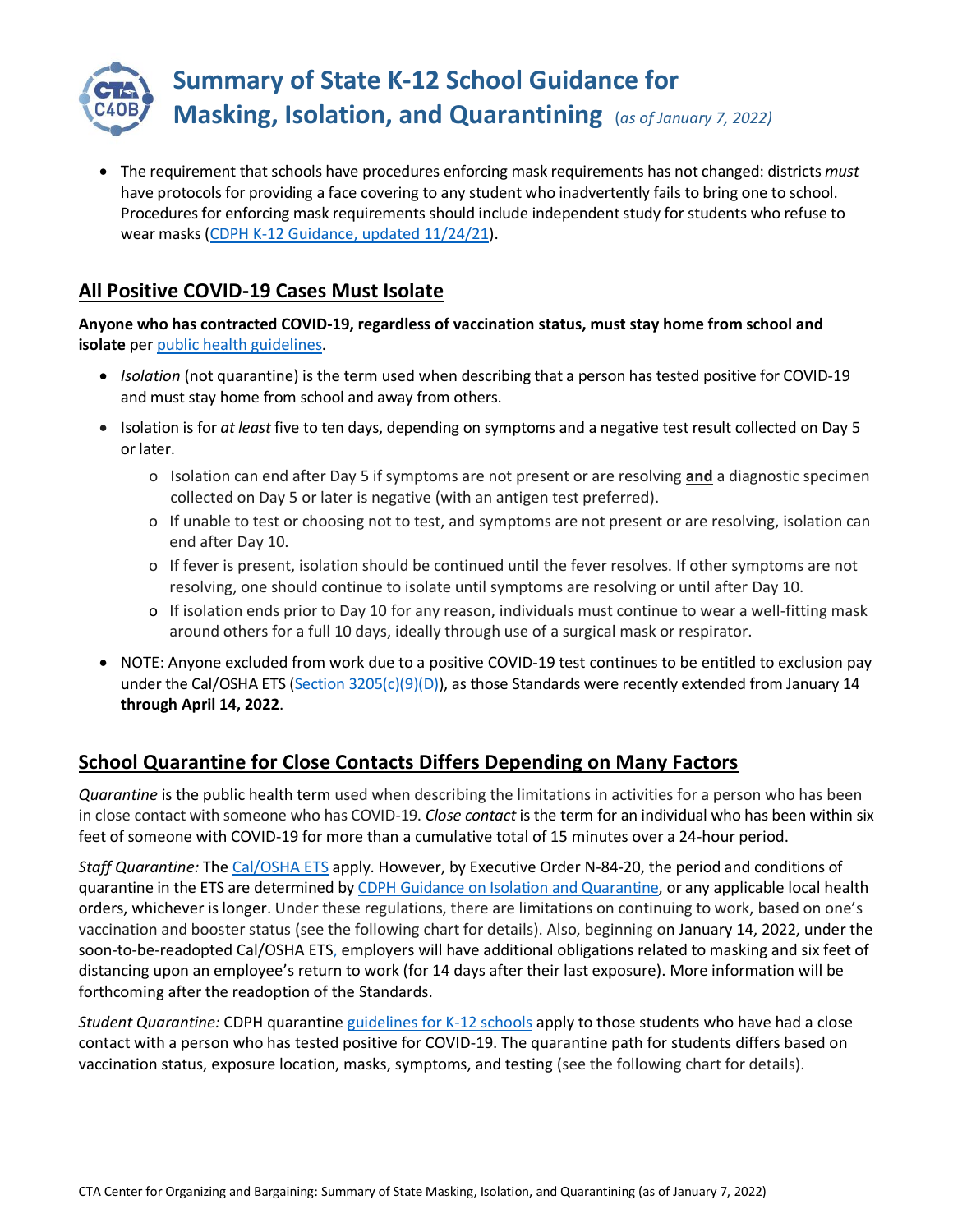# **Summary of State K-12 School Guidance for Masking, Isolation, and Quarantining** (as of January 7, 2022)

### **ISOLATION for those with COVID-19**

| Who has COVID-19?               | Isolate?   | <b>Policy</b>                                                                                                                           |
|---------------------------------|------------|-----------------------------------------------------------------------------------------------------------------------------------------|
| Vaccinated staff and students   | Yes.       | Stay home for at least 5-10 days based on<br>symptoms and depending a negative antigen                                                  |
| Unvaccinated staff and students | <b>Yes</b> | test collected on Day 5 or later. Consult the<br><b>CDPH Guidance on Isolation and Quarantine</b><br>of the General Public for details. |

### **QUARANTINE for Close Contacts**

| Who was in close contact?                                                                                                   | <b>Quarantine?</b> | <b>Policy</b>                                                                                                                                                                                                                  |
|-----------------------------------------------------------------------------------------------------------------------------|--------------------|--------------------------------------------------------------------------------------------------------------------------------------------------------------------------------------------------------------------------------|
| <b>STAFF</b>                                                                                                                |                    | <b>CDPH Guidance on Isolation and</b><br><b>Quarantine of the General Public</b>                                                                                                                                               |
| Boosted or<br>Vaccinated, but not yet booster eligible                                                                      | <b>No</b>          | Test on Day 5. Wear a well-fitting mask<br>around others for 10 days. If symptoms<br>develop, test and stay home.                                                                                                              |
| Vaccinated and booster-eligible but have<br>not yet received a booster dose                                                 | It depends         | In a workplace setting, asymptomatic<br>employees in this category are not required<br>to stay home if:                                                                                                                        |
|                                                                                                                             |                    | • A negative diagnostic test is obtained<br>within 3-5 days after their last<br>exposure to a COVID positive person.<br>• Wears a well-fitting mask around                                                                     |
|                                                                                                                             |                    | others for 10 days.<br>• Continues to have no symptoms.                                                                                                                                                                        |
| Unvaccinated<br>$\bullet$<br>Persons previously infected with SARS-CoV-2,<br>$\bullet$<br>including within the last 90 days | Yes                | Stay home for at least 5 days after last<br>contact with a person who has COVID-19.<br>Test on Day 5. Wear a well-fitting mask<br>around others for a total of 10 days.                                                        |
|                                                                                                                             |                    | Quarantine can end after Day 5 if<br>symptoms are not present, and a<br>diagnostic specimen collected on Day 5 or<br>later tests negative.                                                                                     |
|                                                                                                                             |                    | If unable to test or choosing not to test,<br>and symptoms are not present, quarantine<br>can end after Day 10. Wear a well-fitting<br>mask around others for a total of 10 days.<br>If symptoms develop, test, and stay home. |
| <b>STUDENTS</b>                                                                                                             |                    | CDPH COVID-19 Public Health Guidance for<br>K-12 Schools                                                                                                                                                                       |
| <b>Vaccinated Students</b>                                                                                                  | No                 | Test on Day 5. Wear a well-fitting mask<br>around others for 10 days. If symptoms<br>develop, test and stay home.                                                                                                              |